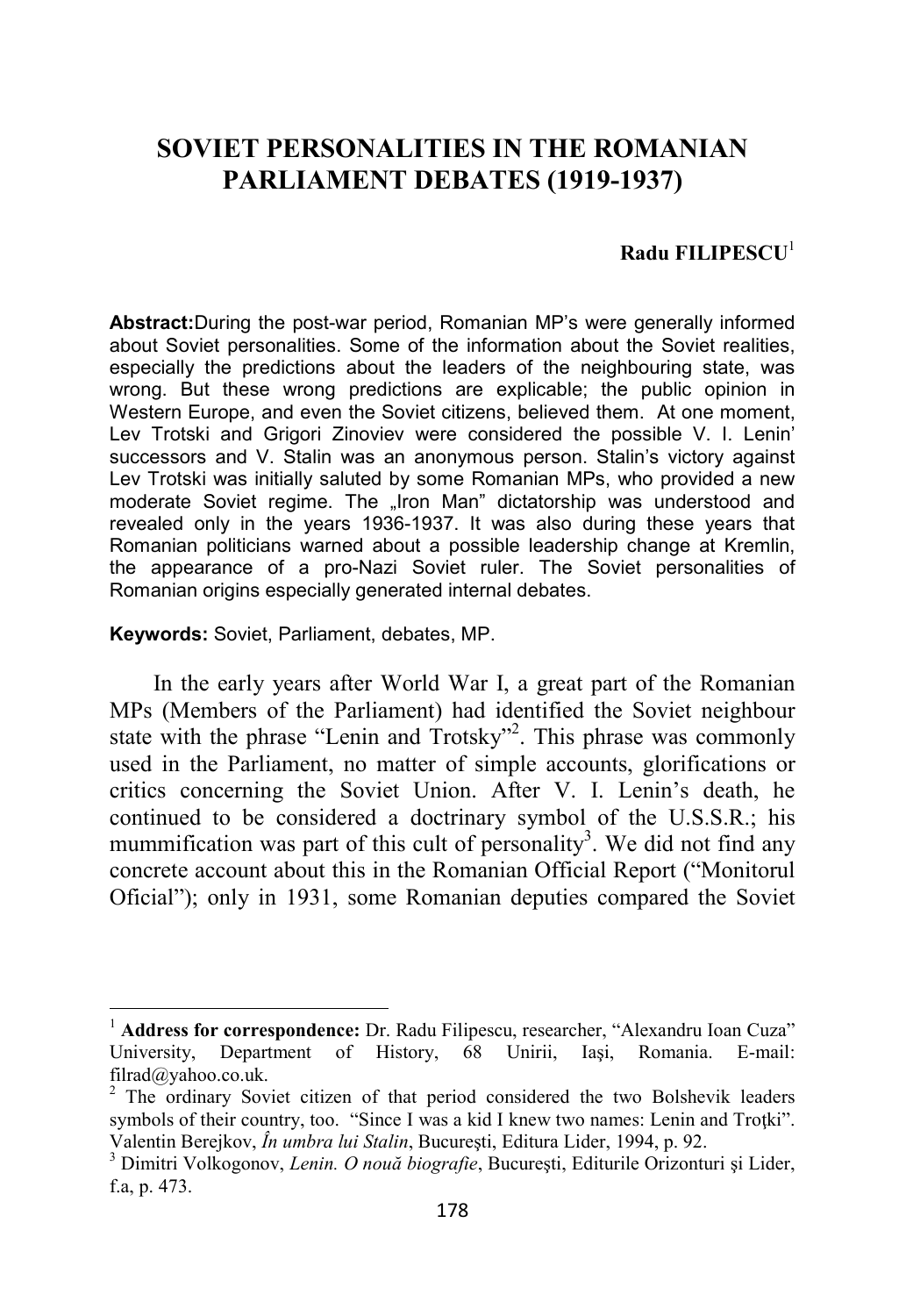Union with Ancient Egypt, a posible irony at the Red Square Mausoleum<sup>4</sup>.

At the same time, different assumptions appeared concerning V. I. Lenin's successor. Two names were mentioned by the Romanian MPs, Lev Trotsky and Grigori Zinoviev. Both of them were considered people of culture, talent, enthusiasm and oratory. Lev Trotsky's volcanic temper, his radical ideas, were known in Bucharest and had caused different impressions. Initially, the Socialist deputies had regarded this Soviet leader with respect and optimism. In 1920, N.D. Cocea<sup>5</sup> recommended him as a model for the Romanian leftist politicians<sup>6</sup>. One year later, deputy Gheorghe Cristescu<sup>7</sup> denied "with much satisfaction" the rumours of the Bolshevik leader's death<sup>8</sup>. In their turn, in 1923, the Peasant Party's deputies, a center-left organisation, considered Trotsky and Lenin as the leaders of the reformist Bolshevik faction, advocates of a "peasant cooperative state of Russia"<sup>9</sup> . In their opinion, the conservative faction was ruled only by Felix Dzerzynski<sup>10</sup> and Nikolai I. Buharin<sup>11</sup>, regarded

<sup>4</sup> Deputy Pamfil Şeicaru compared the Soviet state with Ancient Egypt. Grigore Gafencu and Nicolae Iorga added that, unlike the Soviet leaders, Egyptian pharaos had "some artistic" and "funeral satisfactions". Dezbaterile Adunării Deputaţilor (DAD), şedinţa din 24 februarie 1931, in *MO*, no. 51, din 25 februarie 1931, p. 1044.

<sup>5</sup> N. D. Cocea was an independent deputy, but he considered himself an "independent Socialist". Ion Constantinescu, *Din însemnările unui fost reporter parlamentar*, Bucureşti, Editura Politică, 1973, p. 30.

<sup>&</sup>lt;sup>6</sup> In that session, the Deputies Assembly overturned Socialist M. Gh. Bujor's mandate because of his pro-Bolchevick attitude during World War I. N. D. Cocea criticized that decision and warned that Lev Trotsky had been convicted in the past by the Old Russian Regime too and in that moment he was a "deputy of the people" in Soviet Russia. N. D. Cocea added that the Romanian militant could have a bright political future, alike his Soviet comrade. DAD, şedinţa din 23 august 1920, in *MO*, no. 52, din 2 septembrie 1920, p. 1251.

<sup>&</sup>lt;sup>7</sup> Extreme-left Socialist, first leader of the Communist Party in Romania in 1921.

<sup>8</sup> DAD, şedinţa din 12 martie 1921, in *MO*, no. 60, din 17 martie 1921, p. 1206.

<sup>9</sup> Dezbaterile Adunării Naţionale a Camerei Deputaţilor (DANCD), şedinţa din 28 noiembrie 1923, în *MO*, nr. 21, din 15 decembrie 1923, p. 322. Romanian Peasant Party saluted the New Economic Policy of the Soviet Union and considered it the victory of the Russian peasantry over the Bolshevik doctrine. Radu Filipescu, "Atitudini româneşti pro şi contra U.R.S.S. în Parlamentul României (1919-1925)", in *Anuarul Institutului de Istorie "A.D. Xenopol"*, tome XLIII-XLIV, 2006-2007, p. 497.

<sup>&</sup>lt;sup>10</sup> Felix Dzerzynski was indeed the radical measures' advocate. Dimitri Volkogonov, *Lenin*, p. 336.

<sup>&</sup>lt;sup>11</sup> At least in that period, Nikolai I. Buharin had a radical attitude, too. *Ibid.* especially right Romanian MPs, as the National Liberal Vespasian V. Pella, quoted the Bolshevik leader in order to reveal his attitude. In *The ABC of Communism* (1919) Nikolai I. Buharin asked for the liquidation of the bourgeoisie, considered a "parasitic class".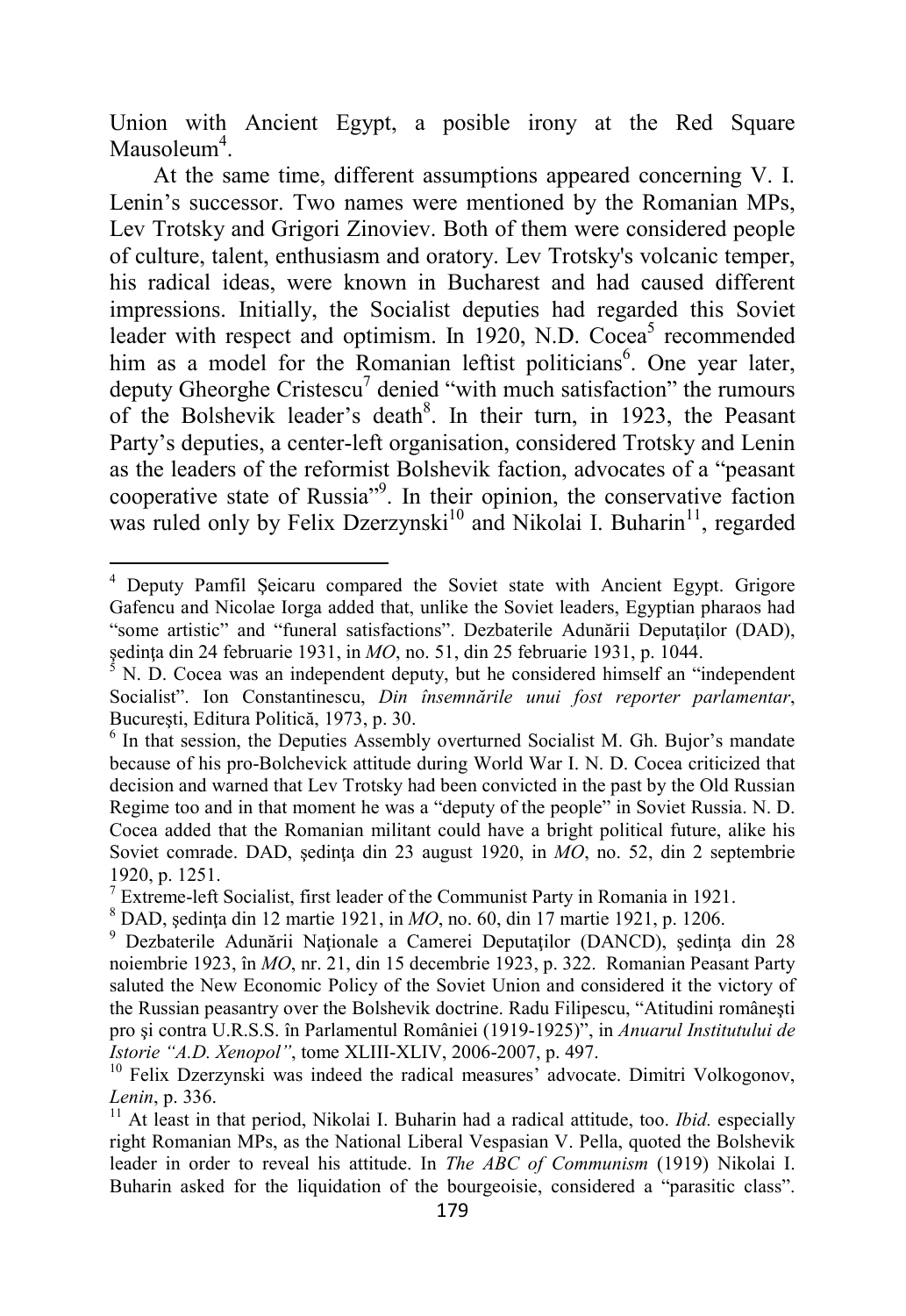as the only Soviet politicians who "were keeping the Bolshevik ideea"<sup>12</sup>. On the contrary, Romanian right-wing MPs pointed that Lev Trotsky was a radical politician, as all of his Soviet coleagues, especially concerning the regime's opponents suppression<sup>13</sup>. They used the apellation "Trotsky" during the home political debates, adressing it to different political opponents: Jewish  $MPs<sup>14</sup>$  suspected of Bolshevik sympathies and leftist politicians<sup>15</sup>.

In the year of 1924, after V.I. Lenin's death, Romanian MPs noticed Lev Trotsky's great influence in the Soviet state<sup>16</sup>. This influence started to decrease more and more in the following years. The Soviet leader started to equally lose his sympathisers from the Romanian Parliament. The right-wing continued to consider Lev Trotsky a malefic symbol of violence<sup>17</sup>. At the same time, the Romanian Social Democrat deputies<sup>18</sup> denied their sympathy for this Soviet politician. In 1931, deputy G. Grigorovici saluted the "mad (!-note ours) man removal"<sup>19</sup>.

l

<sup>13</sup> Bessarabian National-Liberal politician Ion Inculet considered this attitude of Lev Trotsky as "rarely cynical". Radu Filipescu, "Atitudini româneşti", p. 504, nota 93.

<sup>14</sup> The extreme nationalist A.C.Cuza interrupted the speech of his Jewish colleague, Benno Straucher, calling him "Trotsky". Şerbănescu Ion, *Parlamentari evrei în forul legislativ al României(1919-1940). Documente*, Bucureşti, Editura Hasefer, 1998, p. 10.

Radu Filipescu, "Atitudini româneşti", p. 504, nota 93. In "The Official Magasine of the Soviet Justice", nr. 1/1922, the same Soviet leader considered that the only right for the bourgeoisie was "to be judged and punished". DANCD, şedința din 16 decembrie 1924, in *MO*, no. 47, din 28 ianuarie 1925, p. 1108.

<sup>&</sup>lt;sup>12</sup> DANCD, sedinta din 28 noiembrie 1923, in  $MO$ , no. 21, din 15 decembrie 1923, p. 322.

<sup>&</sup>lt;sup>15</sup> Peasant Party deputy, G. Lupaşcu, complained that on the day of 8 March 1925, at the inauguration of his party club in the city of Giurgiu, a political opponent ironically chanted the name "Trotsky". DANCD, ședința din 12 martie 1925, in MO, no.74, din 9 aprilie 1925, p. 1759.

 $16$  In December 1924, National-Liberal deputy Ion Florescu called the Kremlin regime "Trotsky's dictatorship". Radu Filipescu, "Atitudini româneşti", p. 494.

 $17$  In 1929, strongly criticised by a National Peasant colleague, National Liberal senator Gheorghe Tătărăscu compared his language with that of the Bolshevik politician. Dezbaterile Senatului (DS), sedinta din 5 iulie 1929, in *MO*, no. 75, din 5 octombrie 1929, p. 2547.

<sup>&</sup>lt;sup>18</sup> The year 1921, split between Socialist and Communist factions, was followed by a period of tensions and divisions. The Social Democrat Party, formed in 1926 from the unification of different moderate Socialist factions, had its group of MPs after the elections in 1928.

<sup>&</sup>lt;sup>19</sup> He said that "Trotsky was the the evil man of Europe and of Socialism. Trotsky was the mad man who wanted permament revolution, who had no mercy for his old people,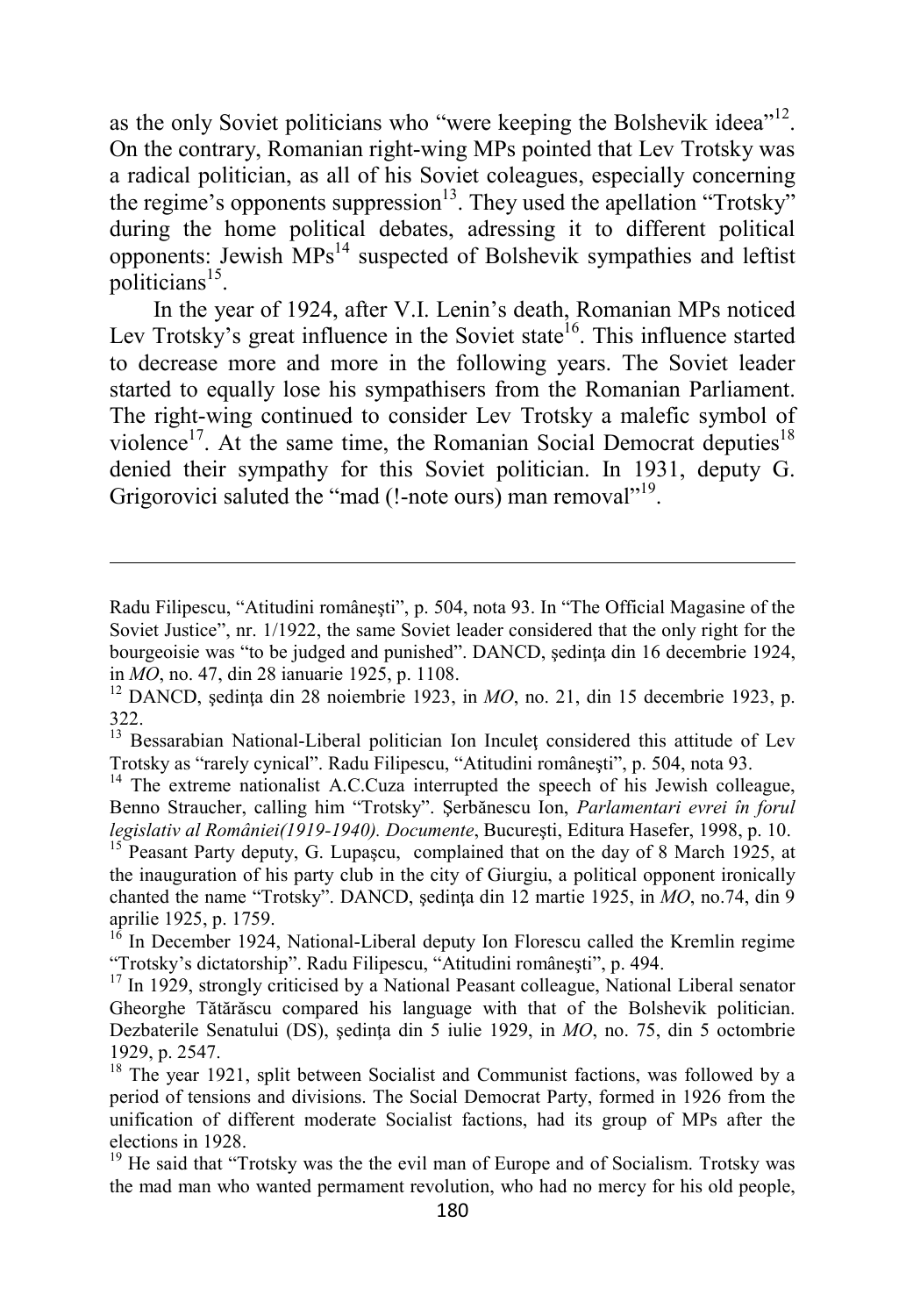Grigori Zinoviev was the other politician considered to be able to lead the U.S.S.R.. Bessarabian Ion Inculeţ had met him personally in Russia before 1918 and considered him "a decent, decided, honest and open man"<sup>20</sup>. Different deputies, Peasant Daniil Ciugureanu<sup>21</sup>, National Liberal Vespasian V. Pella<sup>22</sup>, the moderate Socialist Iacob Pistiner<sup>23</sup>, mentioned him among the other possible succersors of Lenin, Lev Trotski and Karl Radek<sup>24</sup>. Grigori Zinoviev's function of Comintern president was regarded as an advantage for his political career. Different MPs considered him to be "the great Russian leader" of the moment<sup>25</sup>, who had "the greater authority in hole Russia"<sup>26</sup>. However, despite his good impression for Grigori Zionoviev, Romanian politicians had no illusions of his communist convictions, considering him to be a devoted Bolshevik<sup>27</sup>.

The only Soviet personality whose actions were most debated in the Parliament during 1919-1924 was Cristian Racovski, former Romanian Socialist leader<sup>28</sup>. In 1917-1918, Romanian army was engaged in a desperate fight with the forces of the Central Powers. That situation would have required "all the solidarity of the Romanian political class"<sup>29</sup>. On the contrary, Cristian Racovski, in spite of his Romanian citizenship, had an attitude that reflected the official Soviet point of view. He vehemently contested the existence of the democratic kingdom, which he wanted replaced by a soviet republic. He also denied the unitarian Romanian state, claming the belonging of the new provinces to its

nor for its good economic existence". DAD, şedinţa din 26 iunie 1931, in *MO*, no. 10, din 2 iulie 1931, p. 325.

<sup>20</sup> Radu Filipescu, "Atitudini româneşti", p. 498, note 45.

 $21$  G. Zinoviev was considered "one of the most importand members of Moscow Commisariate". DANCD, sedinta din 25 noiembrie 1924, in *MO*, no. 22, din 10 decembrie 1924, p. 296.

<sup>22</sup> DANCD, şedinţa din 16 decembrie 1924 în *MO*, no. 47, din 28 ianuarie 1925, p. 1108.

<sup>23</sup> DANCD, şedinţa din 12 decembrie 1924, în *MO*, no. 43, din 22 ianuarie 1925, p. 998.

 $24$  After Karl Radek felt into disgrace, the dispute for Soviet authority was consideret to be between Trotsky and Zinoviev. DANCD, şedinţa din 12 decembrie 1924, in *MO*, no. 43, din 22 ianuarie 1925, p. 998.

<sup>&</sup>lt;sup>25</sup> Allegation of National Liberal deputy Mircea Djuvara.

<sup>26</sup> Conclusion of Ion Inculet. Radu Filipescu, "Atitudini româneşti", p. 498, nota 45.

<sup>&</sup>lt;sup>27</sup> Ion Inculet quoted a Zinoviev speech wich proved his conviction for the right cause of proletary dictatorship. *Ibid.*

<sup>&</sup>lt;sup>28</sup> Deputy Anibal Teodorescu ironically called Racovski the "god of the Romanian Socialist" Party". DAD, şedinţa din 7 august 1920, in MO, no. 41, din 15 august 1920, p. 878.

<sup>29</sup> Statement of deputy Leonte Moldovan. DAD, şedinţa din 27 noiembrie 1919, in *MO*, no. 6, din 3 decembrie 1919, p. 59.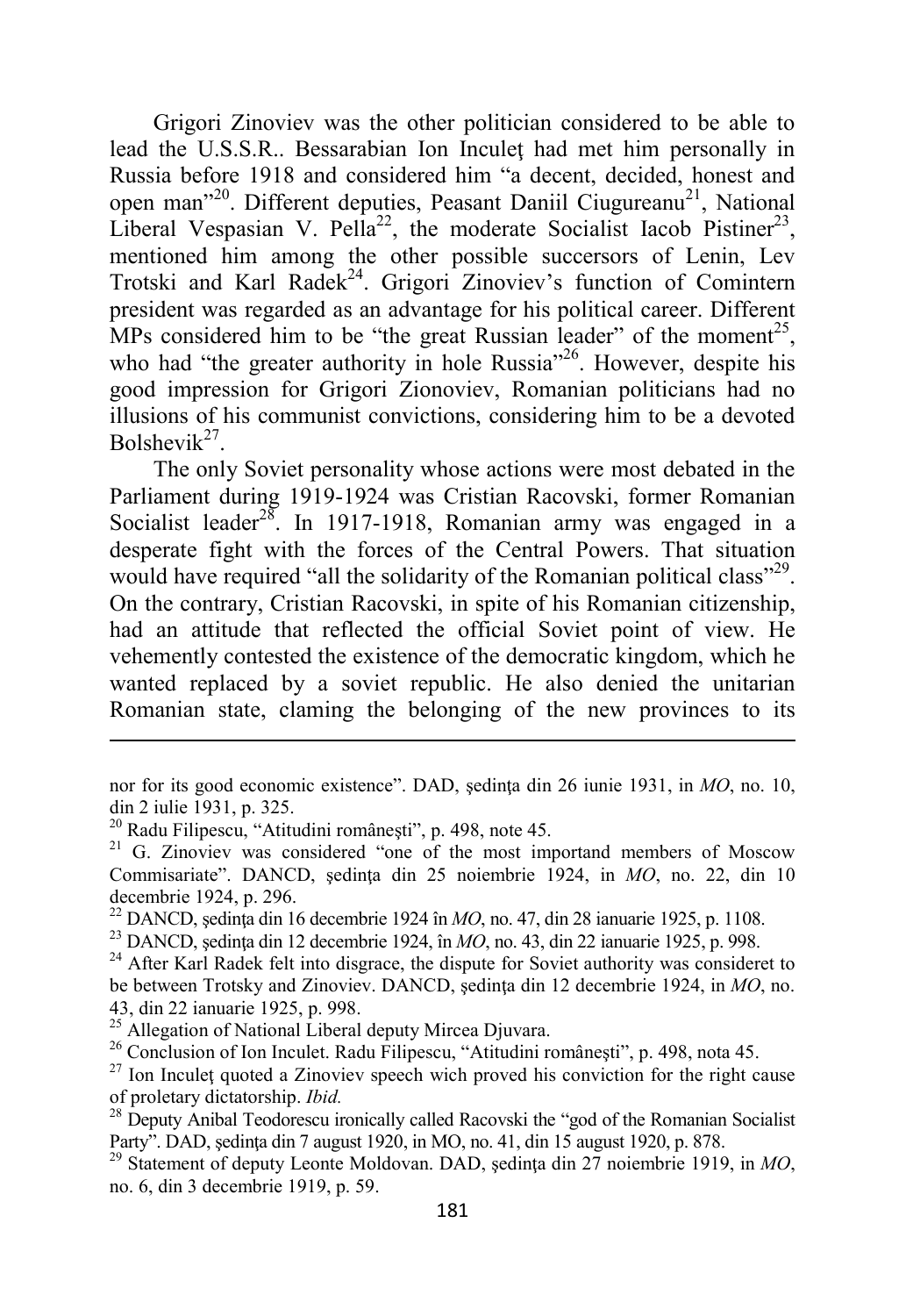neighbours. This attitude was criticised after World War I by almost all the Romanian MPs. The Socialist leader refugee in Soviet Russia was accused to be a Bulgarian nationalist, rather than a real Communist<sup>30</sup>.

Especially right-wing MPs used the name "Rakovski" for any hypothetical traitor of the country, considered to have no "Romanian feelings"<sup>31</sup>. Also, these MPs were suspecting the Socialist Romanian Party of keeping strong links with the refugee. The National Liberal deputy G.G. Mârzescu<sup>32</sup> was one of the Romanian politicians who had carefully received all of Racovski's actions. He pointed that Cristian Rakovski had participated at the first Comintern Congress as a representative of the Balcanic states, including Romania<sup>33</sup>.

During the year of 1920, "doctor Racovski"- as he was called by the MPs, was still accused of communist propaganda in the Romanian socialist media. Deputies Gheorghe Mârzescu<sup>34</sup> and Nationalist-Democrate A. C.

<sup>&</sup>lt;sup>30</sup> Cristian Racovski claimed that the South of Dobrudja, Romanian Cadrilater province, must be restituted to Bulgaria. Anibal Teodorescu considered that the concept of Balkanic Socialist Federation, desired by Cristian Racovski, was in fact a tool for a Bulgarian hegemony in the region. DAD, şedinţa din 7 august 1920, în *MO*, nr. 41, din 15 august 1920, p. 878. Marin C. Stănescu, *Moscova, Cominternul, filiera comunistă balcanică şi România (1919-1943)*, Bucureşti, Editura Silex, 1994, *passim*. Alexandru Vaida-Voevod ironically considered that the "doctrine" of doctor Rakovski "served more to hide his Bulgarian feelings". Alexandru Vaida-Voevod, *Memorii*, Cluj-Napoca, 1995, tome II, p. 78.

<sup>&</sup>lt;sup>31</sup> In 1922, the Socialist deputy Iacob Pistiner had accused the Brătianu government of conspiracy with France against Soviet Russia. In response, a National Liberal colleague, M. G. Orleanu, called Iacob Pistiner a "shameless Racovsky''. DANCD, şedinţa din 20 iunie 1922, în *MO*, nr. 28, din 29 iunie 1922, p. 613. Another Socialist deputy, the independent N. D. Cocea, was acused by a political opponent to be "a comrade of Rakovsky in Iaşi" in the hard period of the war. DAD, şedința din 27 noiembrie 1919, in *MO*, no. 6, din 3 decembrie 1919, p. 59.

 $32$  He was very active in order to combat the political extremes. In 1924, as a Minister of Justice, he conceived the law that urged the Communist Party from Romania to become outlaw.

<sup>&</sup>lt;sup>33</sup> DAD, sedinta din 11 februarie 1920, in *MO*, no. 35, din 14 februarie 1920, p. 498. This piece of information was partially true. At that Congress, C. Racovski was contested by the Serbian and Greek observers who denied him the right to represent their countries. The minutes of the Congress recorded Racovski's mandate only for the Bulgarian and Romanian Communist movement. Marian C.Stănescu, *Moscova*, p. 13.

<sup>&</sup>lt;sup>34</sup> Gheorghe Mârzescu presented a document sent to Romanian Socialists, called "The clarifying of our party's situation" in which he asked for the adheration to the Third Internationale, including the adoption of the political and economical program of this organization. DAD, sedinta din 11 februarie 1920, in *MO*, no.35, din 14 februarie 1920, p. 497.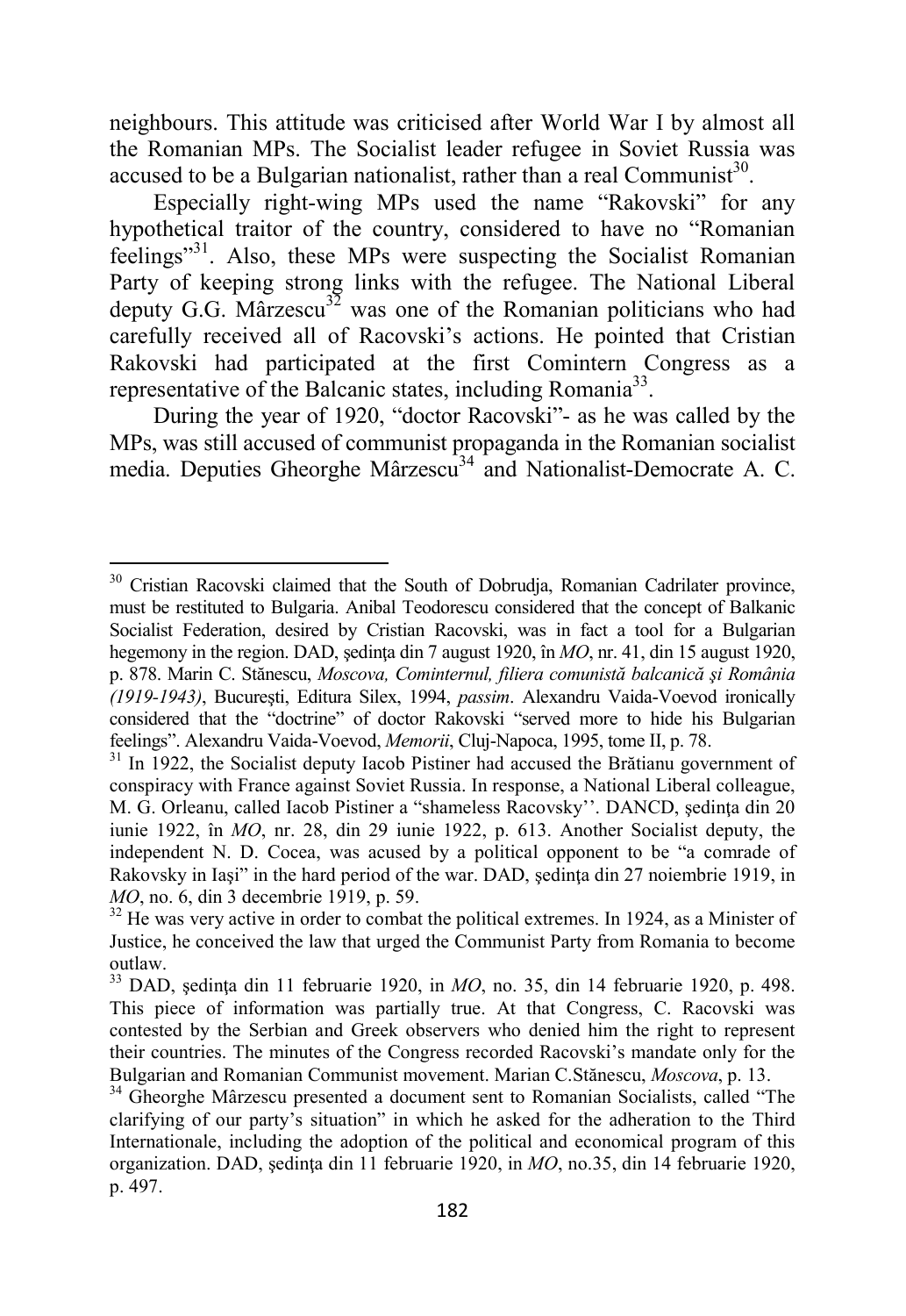Cuza<sup>35</sup>, senator Gheorghe Becescu-Sylvan<sup>36</sup> considered the refugee "(the Romanian – note ours) to be the enemy of the people", like the Soviet Bolsheviks who shared his ideas<sup>37</sup>. Being in a process of post-war reorganization, the Romanian Socialist parliamentary group preferred to adopt a neutral position. Deputy Alexandru Dunăreanu claimed that since Cristian Racovski had left Romania, he had broken all of his links with the Socialist Party<sup>38</sup>. However, he considered this problem to be an internal party affair, and asked for the noninterference of the colleagues from others political parties<sup>39</sup>. Some politicians accepted this request. Peasant Party member doctor Nicolae Lupu, known for his leftist sympathies, tried to minimize Cristian Rakovski's actions of propaganda<sup>40</sup>. However, except for the Socialists, the leftist and the right-wing MPs clearly separated themselves from Cristian Racovski $41$ .

At the same time, Cristian Racovski's status caused controversies in the Parliament. According to Romanian laws, he was sentenced to death *in absentia*. In the Soviet Union, the same political man had obtained leadership positions. The Minister of Foreign Affairs, Take Ionescu, pointed out this contradiction in 1921, close to some Romanian-Soviet

<sup>&</sup>lt;sup>35</sup> He noticed the appearance of the Third International manifesto, signed by Cristian Racovski in "Socialistul", nr.78, din 1920. DAD, şedinţa din 7 august 1920, in *MO*, no. 41, din 15 august 1920, p. 879.

<sup>&</sup>lt;sup>36</sup> DS, sedinta din 20 februarie 1920, in *MO*, no. 31, din 27 februarie 1920, p. 331. <sup>37</sup> *Ibid*.

<sup>&</sup>lt;sup>38</sup> It was one of the few times when a Socialist deputy was applauded by the great part of the Assembly. DAD, şedinţa din 12 februarie 1920, în *MO* no. 35, din 14 februarie 1920, p. 504.

<sup>39</sup> DAD, şedinţa din 7 august 1920, in *MO*, no. 41, din 15 august 1920, p. 870.

<sup>&</sup>lt;sup>40</sup> As Ministry of Interior, he ironically pointed that Cristian Racovski's enemies made him an accidental favour. The discussions concerning him in the Parliament were published in the "Monitorul Oficial" (the Official Report), a 40.000 print publication. The advertising for the Communist leader was better than the 4000 print publication of the official Socialist gazette, "Socialismul". DS, sedinta din 20 februarie 1920, in *MO*, no. 31, din 27 februarie 1920, p. 335.

 $41$  Nicolae Lupu declared that he had never met the Communist politician, and added that he did not desire this to happen. *Ibid.*, p. 331. In his turn, the People's Party's senator Gheorghe Becescu-Sylvan asked his Socialist colleagues to deny from Cristian Racovski by an official statement of the leaders. He considered that Alexandru Dunăreanu's statement was not an official one, because that deputy was "a young man, former worker, without culture and political skill". The senator expected a statement from the Socialist personalities,also members of the Parliament, such as Toma Dragu, Ilie Moscovici or Alexandru Dobrogeanu-Gherea.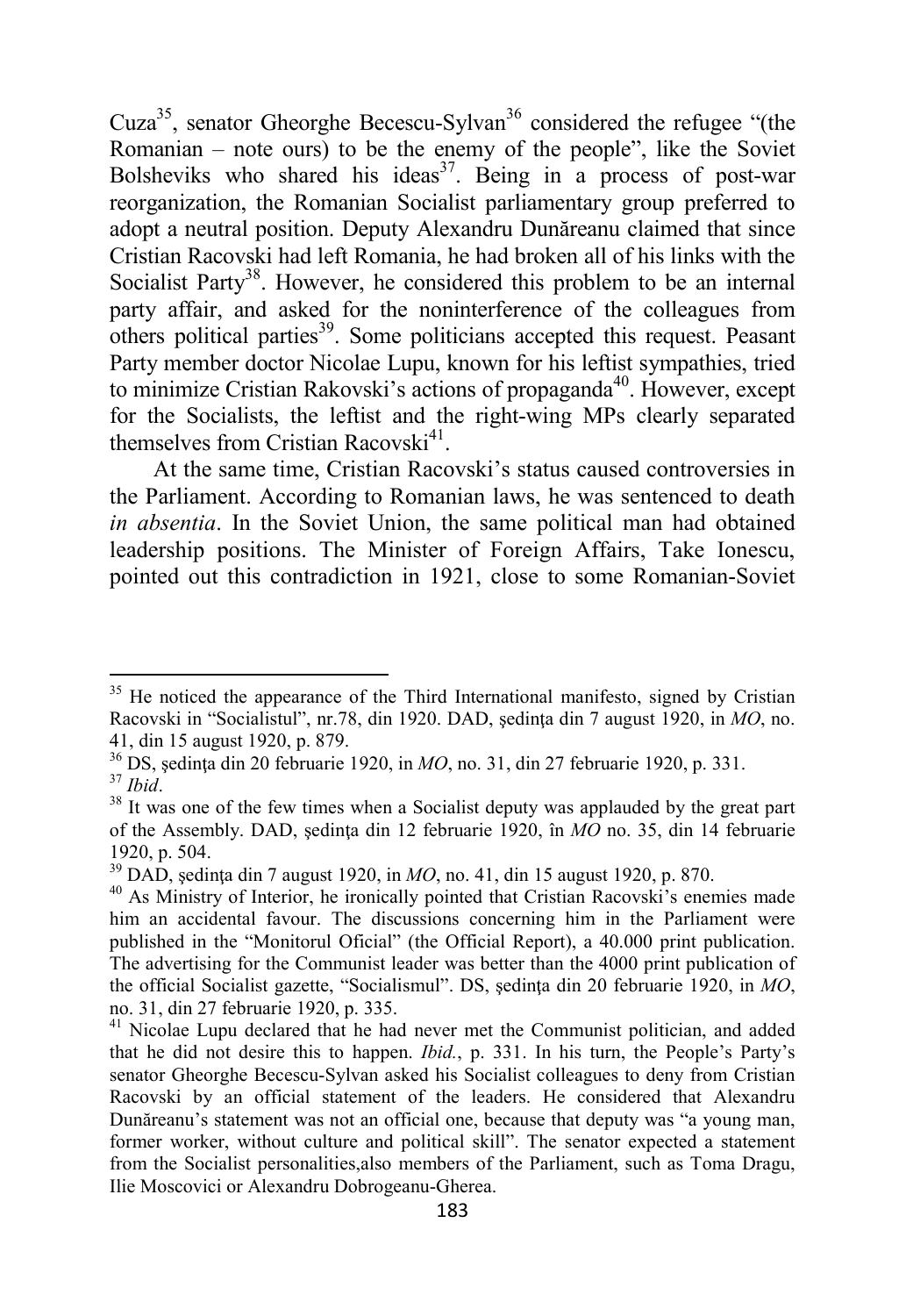diplomatic meetings proposal<sup>42</sup>. Take Ionescu announced Cristian Rakovski's participation, as president of the "Ukrainian Soviet", at a projected diplomatic meeting in Warsaw, although he had "a deal" with the Romanian justice $43$ . This dilemma was presented as a specific foreign policy concession<sup>44</sup>. However, it seems that doctor Racovsky's opinions concerning the resumption of the Romanian-Soviet diplomatic relationship had a certain importance at Kremlin<sup>45</sup>.

However, the Romanian compromise policy had its limits. In 1924, the Communist Party from Romania was outlawed and Cristian Racovski was still convicted to death. In this year, the opposition, especially the Peasant Party, criticised the National Liberal government very roughly, trying to replace it. One of the main critics was the lack of diplomatic relationship with U.S.S.R., which was considered to be a consequence of the governmental foreign policy. Due to this situation, Cristian Racovski was presented by the Peasant Party MPs as an internationally successful man, persecuted by the ignorant authorities from Bucharest. One of the most active deputies, doctor Nicolae Lupu, compared compared his status of outlaw convicted to death in Romania, with his quality of Soviet ambassador in London $46$ . As a matter of fact, the letter correspondence between Cristian Racovski and Nicolae Titulescu was well known in the epoch<sup>47</sup>. The MPs of the other important opposition party, the National Party, considered him to be "one of the victims and also the creations of the Brătianu family (the leaders of the National Liberal Party – note

 $42$  In 1920-1924, at the discussions with the Romanian diplomates, the Soviet delegations included both Russian and Ukrainian Soviet Republics representatives.

<sup>43</sup> DAD, şedinţa din 9 iulie 1921, in *MO*, no.144, din 22 februarie 1922, p. 3666.

<sup>&</sup>lt;sup>44</sup> The Romanian official ironically commented that it was contemporary with "an age when things are very complex". *Ibid*.

<sup>45</sup> Emilian Bold, Ilie Seftiuc, *România sub lupa diplomaţiei sovietice (1917-1938)*, Iaşi, Editura Junimea, 1998, p. 26.

<sup>&</sup>lt;sup>46</sup> The Peasant deputy presented the diplomatic succes of Racovski, who was "meeting in his palace the lords and all the tycons of England" in "tails and white shirts". DANCD, sedinta din 2 decembrie 1924, în *MO*, nr. 28, din 21 decembrie 1924, p. 462. Some years earlier, the tail of Ghiorghi Cicerin, different from the typical Soviet suits, was pointed out at a diplomatic conference. Raul Bossy, *Amintiri din viaţa diplomatică*, Bucureşti, Editura Humanitas, 1993, tome I, p. 86

 $47$  Even in 1925, Nicolae Titulescu, in his quality of Romanian Minister in London, was attending a meeting with Racovski in order to discuss various aspects of the Romanian-Soviet relation. *Relaţiile româno-sovietice. Documente. 1917-1934*, Bucureşti, Editura Enciclopedică, tome I, 1999, pp. 258-259.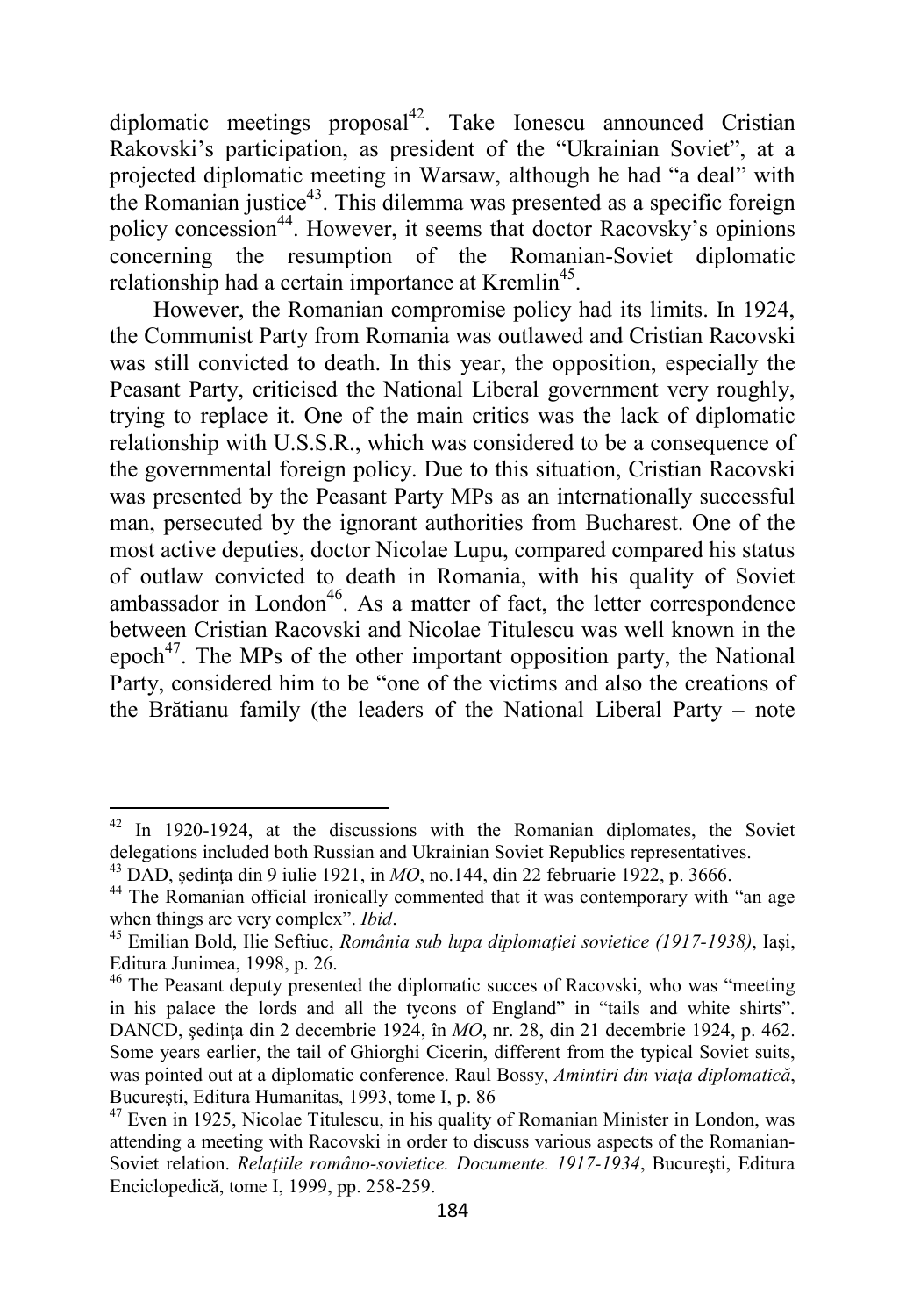ours)"<sup>48</sup>. However, all these gestures belonged to the Romanian internal policy. Neither the Peasant Party, nor the National Party, really simpathised Cristian Racovski.

The MPs from the National Liberal majority continued to consider doctor Racovski as a traitor, "the snake that was raised and warmed up in this country's bosom. (Romania-note ours)"<sup>49</sup>. In their turn, they accused the Peasant Party of links with Cristian Racovski, especially since he was elected ambassadeur in Paris<sup>50</sup>. However, historiography considered the appointment of Racovski as ambassador in 1923 to be just a "luxurious exile", which removed him from the political struggle of Kremlin<sup>51</sup>.

During the following years, the name of this Soviet politician was rarely mentioned in the Parliament. The right-wing MPs still considered him responsible for the foreign campaign directed against Romania. In 1925, deputy D. Lascu linked Cristian Racovski, Soviet ambassadeur in Paris, with the visits of some French leftist politicians in Romania, in order to control the human rights situation<sup>52</sup>. One year later, in the conditions of Lev Trotsky's disgrace, Cristian Racovski suffered the same humiliations; he was recalled at Moscow and became a second rank Bolshevik<sup>53</sup>. In the Romanian Parliament, his name ceased to be considered to be a synonim of the Kremlin regime<sup>54</sup>.

<sup>&</sup>lt;sup>48</sup> The National Liberals were accused that they did not allow dr. Racovski "to develop his ideea in the country" and therefore he refugeed "in Lenin's arms" and became "his country's enemy". National-liberal Istrate Micescu quoted this fragment from the article "Between Racovski and Brătianu", from the National Party newspaper, "Patria", published in Sibiu, 24 March 1922. DANCD, şedinţa din 11 aprilie 1922, în *MO* nr. 28, din 29 iunie 1922, p. 621.

<sup>&</sup>lt;sup>49</sup> Afirmatia deputatului Ion Florescu. DANCD, ședința din 26 noiembrie 1924, în *MO* nr. 23, din 12 decembrie 1924, p.319.

<sup>&</sup>lt;sup>50</sup> Peasant Party deputy, Teodor Iacobescu, indignantly quoted an article from the National Liberal official newspaper, "Viitorul" (11 December 1924). The article tried to link the visit of Nicolae Lupu in Occident with a subversive meeting of him and Cristian Racovski. DANCD, sedinta din 15 decembrie 1924, in *MO* no. 45, din 24 ianuarie 1925, p.1072.

<sup>&</sup>lt;sup>51</sup> The appointment took place when V. I. Lenin's illness was aggravated and the main political decisions belonged to I. V. Stalin. Stelian Tănase, *Clientii lu' tanti Varvara*, Bucureşti, Humanitas, 2005, 2008, pp. 98-99.

<sup>52</sup> DANCD, şedinţa din 18 decembrie 1925, in *MO*, no. 39, din 9 februarie 1926, p. 1089-1090.

<sup>53</sup> Stelian Tănase, *Clienţii*, p. 99.

<sup>54</sup> "Viitorul" announced in May 1934 an edifying title "Dr. Rakowski, former ambassador in Paris, beg Stalin for mercy". The article remembered the dismissal from the post of Paris, the repeated exiles in Siberia. *Viitorul*, sâmbătă, 5 mai 1934, p. 1.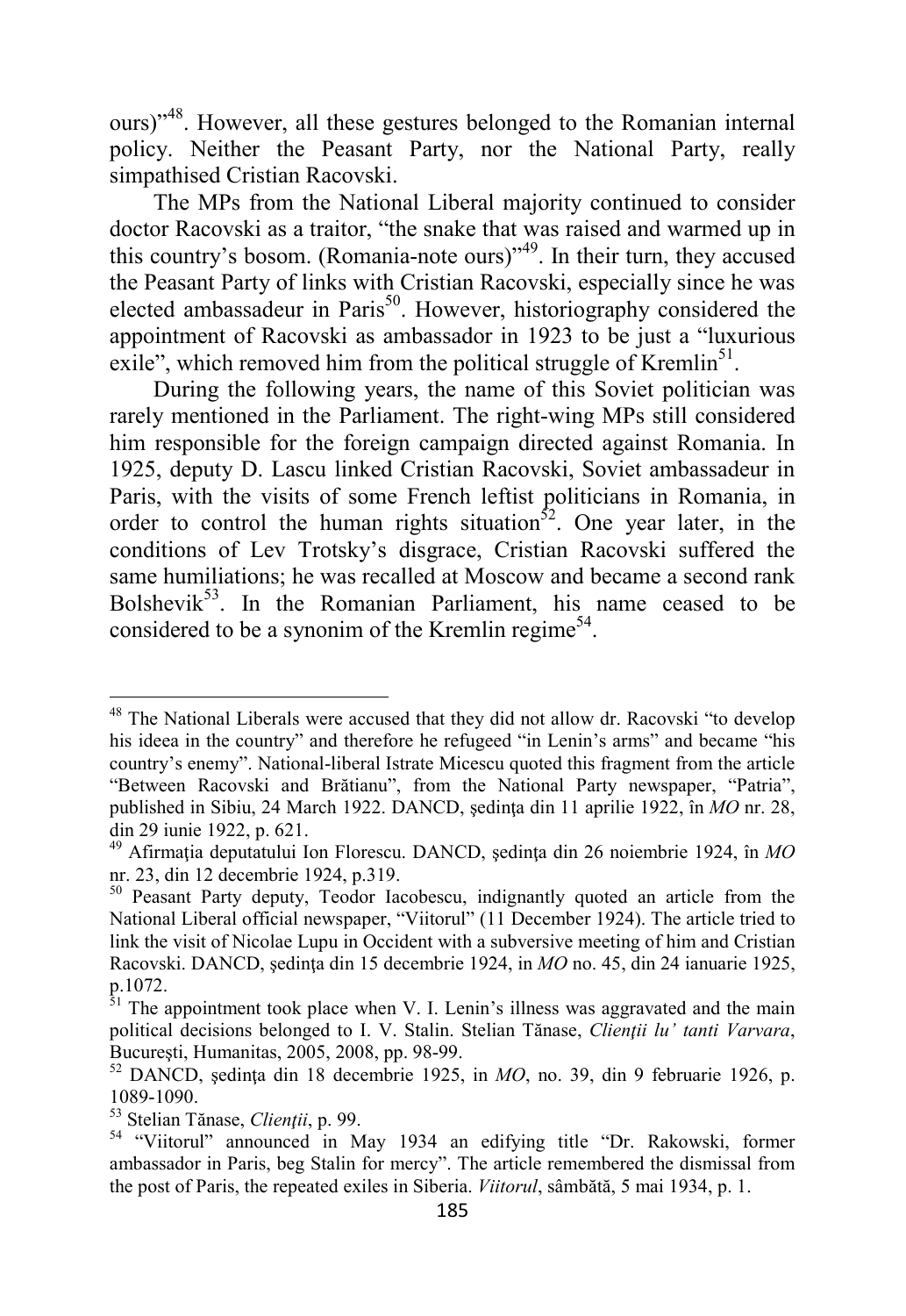A similar situation was the case of the Communist militant Ecaterina Arbore, refugee in Soviet Russia at the end of World War I. There was a difference between her and Cristian Racovski. Ecaterina Arbore's father was a Socialist faithful to the Romanian authorities; he had a certain influence in the political circles of Bucharest. Because of this, she was able to return home<sup>55</sup>. This return took place, but the authorities shortly decided upon her expulsion, due to her Communist propaganda<sup>56</sup>. As in Cristian Racovski's case, the opposition pointed out that the expulsion was not the most efficient solution. Peasant Party MP Nicolae Lupu said that "this daughter of the country" will "do more harm there (in U.S.S.R., note ours)"<sup>57</sup>. He and a group of prominent party colleagues (Ion Mihalache, Nicolae Lupu, Paul Bujor, Virgil Madgearu) criticised the forced expulsion of the Communist militant because of her Romanian citizenship<sup>58</sup>. They considered Ecaterina Arbore harmless, unable "to cause the revolution in Romania"<sup>59</sup>. In response, Richard Franassovici, Secretary of State at the Ministry of Interior, consider her "an undesirable foreigner, dangerous for our state's safety and public order<sup> $60$ </sup>. The National Liberal official pointed that "Miss Arbore" occupied an official position in U.S.S.R. without the appointment of the government from Bucharest<sup>61</sup>. Additionally, the Secretary of State declared that the Communist activist had volunteerly renounced at her Romanian citizenship<sup>62</sup>.

<sup>&</sup>lt;sup>55</sup> His father, Zamfir Arbore, asked the Romanian authorities for a passport in order for his daughter to come home. Elisabeta Ioniţă, *Ecaterina Arbore*, Bucureşti, Editura Politică, 1973, pp. 67-68. His daughter too asked for her return. *Ibid*, p. 76. The official reason claimed by her was that Zamfir Arbore "was dying". Mihai Dim. Sturdza, "Ecaterina Arbore", in *Magazin Istoric*, nr. 11, November 2004, p. 7.

<sup>&</sup>lt;sup>56</sup> She started a series of conferences about the Soviet Union, which actually proved to be a Communist propaganda. Mihai Dim. Sturdza, "Ecaterina Arbore", p. 7.

<sup>57</sup> DANCD, şedinţa din 19 iunie 1924, in *MO*, nr. 108, din 24 iulie 1924, p. 2994.

<sup>58</sup> DANCD, şedinţa din 17 iunie 1924, in *MO*, nr. 106, din 11 iulie 1924, pp. 2905-2907. <sup>59</sup> *Ibid*.

<sup>60</sup> *Ibid*. Romanian Socialist circles asked for the cancelling of the expulsion. Elisabeta Ioniţă, *Ecaterina Arbore*, p. 74.

 $<sup>61</sup>$  In a brochure of the Communist Party from Romania, Ecaterina Arbore appeared as</sup> "a Soviet civil servant". DANCD, şedinţa din 17 iunie 1924, in *MO*, no. 106, din 11 iulie 1924, p. 2906.

<sup>&</sup>lt;sup>62</sup> Richard Franassovici reminded to the MPs that she had been judged by several Romanian courts and in front of these she had refused to answer about her renunciation at her citzenship some years earlier. *Ibid.* Her supporters claimed that, according to Romanian laws, as a Romanian citizen, Ecaterina Arbore could not be expelled. Elisabeta Ioniţă, *Ecaterina Arbore*, p. 73.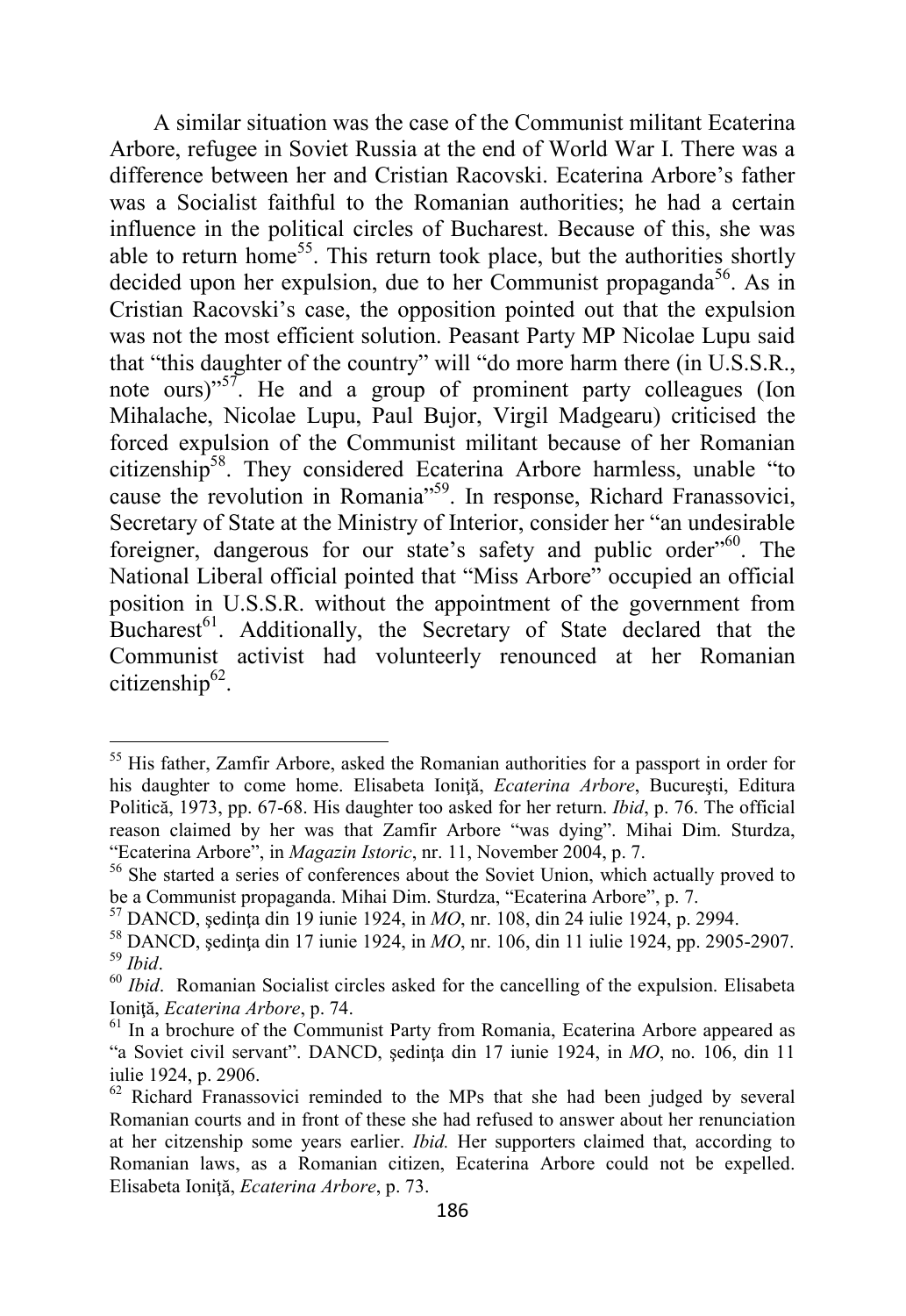The opposition presented humanitarian and diplomatic aspects of this case. Doctor Nicolae Lupu reminded to his colleagues in the Parliament the fact that Ecaterina Arbore was still trying to return in Romania to her aged parents<sup>63</sup>. This argument was based on her father's prestige, Zamfir Arbore. Nicolae Lupu also warned about a diplomatic prejudice, since "the family feeling is precious" to the world public opinion<sup>64</sup>. Another concern, expressed by the Bessarabian Peasant Party deputy Pan Halippa, was about her safety, in the conditions of a very discreet expulsion<sup>65</sup>. Richard Franassovici tried to reassure that "Miss Arbore lives in the most perfect safety in the Russian Soviet Republic<sup>"66</sup>.

Later, the information concerning the communist militant was unclear. The Romanian government continued to consider her harmful for the national interest, while the opposition tried to defend her image. In december 1924, Minister G.G. Mârzescu anounced that Ecaterina Arbore was taking part in the "provisional Committee of the Moldavian Soviet Republic<sup>"67</sup>. Deputy Pan Halippa denied this and declared that the Communist activist "is simply a doctor in Seuci (Soci, note ours) city, in Caucasia"<sup>68</sup>. At the same time, the Peasant Party MPs reminded to the government's members about Ecaterina Arbore's forced expulsion in  $\overline{U}$ .S.S.R.<sup>69</sup>. All in all, in 1928, the Romanian public opinion knew her position in the Soviet Autonomous Republic<sup>70</sup>.

The name of Iosif V. Stalin was mentioned in the sessions of the Parliament only in the years 1928-1929. This long time ommision could be explicable. Romanian MPs were not familiar with "the Man of Steel".

<sup>63</sup> DANCD, şedinţa din 19 iunie 1924, in *MO*, nr. 108, din 24 iulie 1924, p. 2994.

<sup>64</sup> DANCD, şedinţa din 19 iunie 1924, in *MO*, nr. 108, din 24 iulie 1924, p. 2994.

<sup>65</sup> DANCD, şedinţa din 17 iunie 1924, in *MO*, nr. 106, din 11 iulie 1924, p. 2904. She was transported to the Constanta harbour and forced to leave the country on an Italian ship bound for Odessa. Mihai Dim. Sturdza, "Ecaterina Arbore", p. 7. DANCD, sedinta din 17 iunie 1924, in *MO*, no. 106, din 11 iulie 1924, p. 2904.

<sup>66</sup> He ironically added that Ecaterina Arbore "probably works there in Romania's interest". DANCD, sedinta din 17 iunie 1924, în *MO*, nr. 106, din 11 iulie 1924, p. 2904.

<sup>67</sup> *Ibid*. At least during 1925-1929, she was Minister of Health of the Moldavian Autonomous Soviet Socialist Republic. Mihai Dim. Sturdza, "Ecaterina Arbore", p. 7.

 $^{68}$  DANCD, sedinta din 29 noiembrie 1924, in *MO*, nr. 26, din 18 decembrie 1924, p. 399. At least during 1925-1929, she was Minister of Health of the Moldavian Autonomous Soviet Socialist Republic. Mihai Dim. Sturdza, "Ecaterina Arbore", p. 7.

<sup>&</sup>lt;sup>69</sup> DANCD, sedinta din 29 noiembrie 1924, in *MO*, no. 26, din 18 decembrie 1924, p. 399.

<sup>70</sup> Some rumours were predicting her imminent dismissal. Panait Istrati, *Spovedanie pentru învinşi*, Cluj-Napoca, Editura Dacia, 1991, p. 82.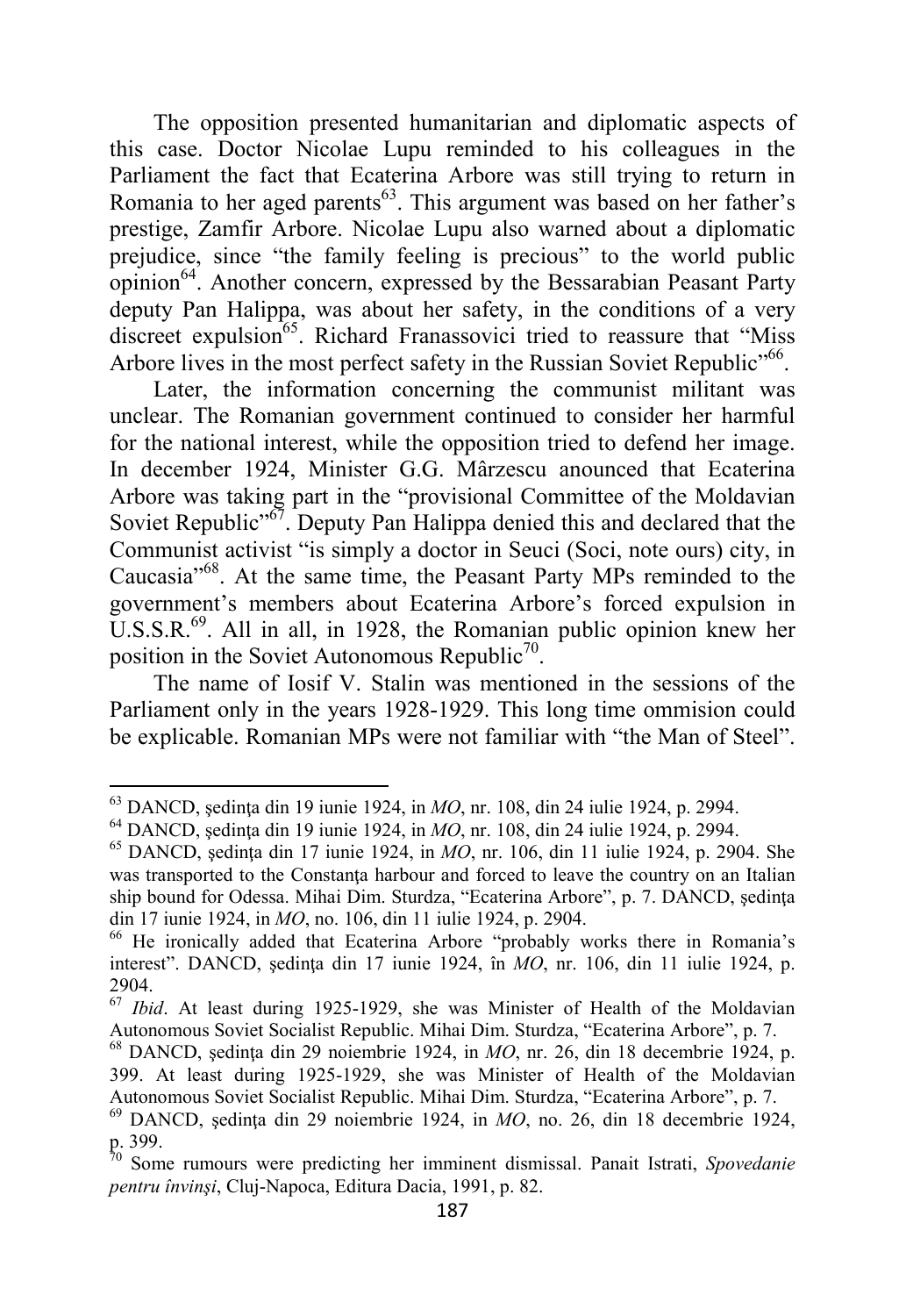In November 1924, National Liberal deputy Ion Florescu presented a list of 50 Soviet political personalities, which did not include Iosif Stalin<sup>71</sup>. Even the Soviet citizens started to know him only at the end of the twenties<sup>72</sup>. The Georgian tried in those early years of the Bolshevik regime to quietly increase his power, waiting for the moment of glory<sup>73</sup>. A great advantage for his arising was the contradiction with Lev Trotsky. Trotsky's radical spirit gave his opponent an image of a moderate politician. Some MPs, especially the Social Democrats, saluted Lev Trotksy's failure as one of the Bolshevik extreme left-wing. Deputy G. Grigorovici provided "a new life of good living for peasant and industrial workers"<sup>74</sup>. Another MP, professor Eugen Mironescu, considered Stalin to be "a very skilled man" who "wrote many works in the political and economic field"<sup>75</sup>.

The cult of "the Man of Steel's" personality started discreetly only in the years  $1933-1934^{76}$ . In this situation, although right-wing MPs continued to make harsh indictments to the Bolshevik regime, U.S.S.R. was not perceived as a one-person dictatorship. In December 1934, National Liberal senator Mihail Gh. Orleanu observed that the supreme political institution in the Soviet Union was both teoretically and practically the Politbureau of the Communist Party<sup>77</sup>, consisting of nine

 $71$  The source was a volume appeared in the Western Europe, called "The cause of World's troubles". It contained a list of fifty Soviet political personalities, who were leading Soviet Russia in 1920-the year of the volume- or, at least, "were responsible for the establishment of the Bolchevik regime". The list included almost all the prominent leaders, except for I. V. Stalin and A. Rykov. Radu Filipescu, "Atitudini româneşti", p. 498, nota 47.

<sup>72</sup> Until that moment, nobody had heard about Stalin. Valentin Berejkov, *op. cit.*, p. 92.

<sup>73</sup> Dimitri Volkogonov, *Lenin*, p. 286 sq. If Lev Troţki has an impulsive character, Iosif Stalin was patient in order to carry out his plans. "His ideea easily appeared and increased [...]in order to become real". Lacques de Launay, *Istoria secretă a Cominternului, 1919-1943*, Bucureşti, Editura Venus, 1993, pp. 33-34.

 $^{74}$  DAD, sedinta din 26 iunie 1931, în M Of, nr. 10, din 2 iulie 1931, p. 325.

 $75$  He considered this characterisation as a reason for Stalin's ideas to be listened to in the Deputies Assembly. DAD, sedinta din 21 martie 1931, în *MO*, nr. 69, din 24 martie 1931, p.1795.

<sup>76</sup> Christopher Andrew, Oleg Gordievski, *KGB, istoria secretă a operaţiunilor sale externe de la Lenin la Gorbaciov*, Bucureşti, Editura All, p. 94.

 $77$  The Politbureau was initially created to take the urgent political decisions of the Central Committee. Richard Pipes, *Scurtă istorie a Revoluției Ruse*, București, Editura Humanitas, 1998, p. 146. Later, it became the supreme Soviet institution. *Ibid.*, p. 330.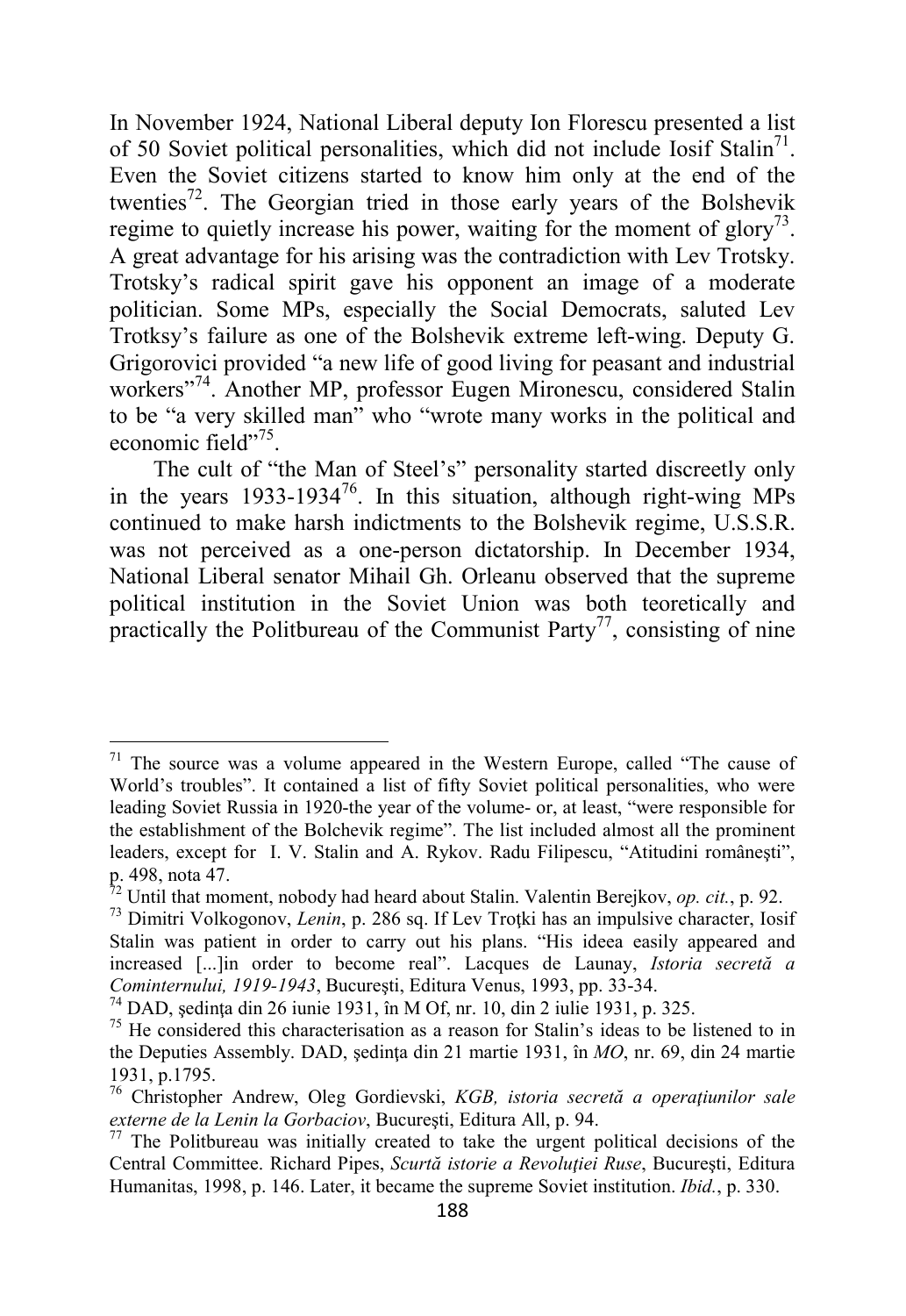persons<sup>78</sup>. The presence of I. V. Stalin on the top of the piramide of power was not highlighted $^{79}$ .

This image of the Soviet leader may have sounded distorted, as long as the memories of Soviet dissident refugees in the Western Europe were known in the Romanian Parliament. M. G. Orleanu urged his colleagues to read the memoirs of the Stalin's former personal secretaries, Boris Bajanov<sup>80</sup> and Grigori Besedovski<sup>81</sup>. Another National-Liberal, Em. Slătineanu, quoted Boris Souvarine<sup>82</sup>. However, the cult of personality was suggested by the National Christian deputy, Octavian Goga. In 1936 he remembered that, at that year's Comintern Congress, the loyalty of the participants for the Soviet lead, and especially for Iosif Stalin, had been reaffirmed<sup>83</sup>. The Romanian deputy quoted the president of the Comintern, Wilhelm Pieck, who included the actual Soviet leader on the list of great Communist personalities<sup>84</sup>.

The year of 1937, the last year of the Romanian democratic Parliament, was open to any international political change. The impressions concerning the Soviet Union's future were unclear. Deputy Pamfil Şeicaru did not exclude the establishment of a pro-Nazi dictator at Kremlin, in the conditions of a possible Soviet-German alliance<sup>85</sup>. Kliment Voroshilov "or other militaries" were considered possible successors of I.V. Stalin<sup>86</sup>. The groundless rumour of a Soviet generals' conspiracy persisted a long time in the U.S.S.R. $^{87}$ . Kliment Voroshilov

 $\overline{\phantom{0}}$ 

<sup>83</sup> DAD, şedinţa din 13 martie 1936, in *MO*, nr. 43, din 5 iunie 1936, p. 1711.

<sup>&</sup>lt;sup>78</sup> DS, ședința din 14 decembrie 1934, in  $MO$ , nr. 14, din 24 decembrie 1934, p. 149; 151.

<sup>79</sup> *Ibid*. I.V. Stalin controlled the Politbureau, therefore he was practically the leader of the U.S.S.R.. Richard Pipes, *Scurtă istorie*, p. 330.

<sup>80</sup> Mihail Gh. Orleanu named him "Stalin's secretary general". DS, şedinţa din 23 noiembrie 1936, in *MO*, nr. 4, din 4 decembrie 1936, p. 28. Boris Bajanov, *Avec Staline dans le Kremlin*, Paris, Editions de France, 1930.

 $81$  DS, sedinta din 23 noiembrie 1936, in  $MO$ , nr. 4, din 4 decembrie 1936, p. 28. Grigorii Besedovskii, *Staline*.*L'homme d'acier*, Paris, A. Redier, 1932.

<sup>82</sup> DS, şedinţa din 23 noiembrie 1936, in *MO*, nr. 4, din 4 decembrie 1936, p. 28. Boris Souvarine, *Stalin*, Paris, Les Petits-Fils de Plon et Nourit, 1935.

<sup>&</sup>lt;sup>84</sup> Wilhelm Pieck named the Communist flag "the flag of Marx, Engels, Lenin, Stalin". *Ibid*.

<sup>&</sup>lt;sup>85</sup> Radu Filipescu, "Problema alianței româno-sovietice în Parlamentul de la București (1934-1937)"*,* in Ioan Ciupercă, Bogdan-Alexandru Schipor, Dan Constantin Mâţă (eds.), *România şi sistemele de securitate în Europa (1919-1975),* Iaşi, Editura Universităţii "Alexandru Ioan Cuza" Iaşi, 2009, p. 186.

<sup>86</sup> DAD, şedinţa din 6 februarie 1937, în M Of, nr. 24, din 26 februarie 1937, p. 877.

<sup>87</sup> Robert Conquest, *Marea Teroare, o reevaluare*, Bucureşti, Editura Humanitas, 1998, pp. 228-230.